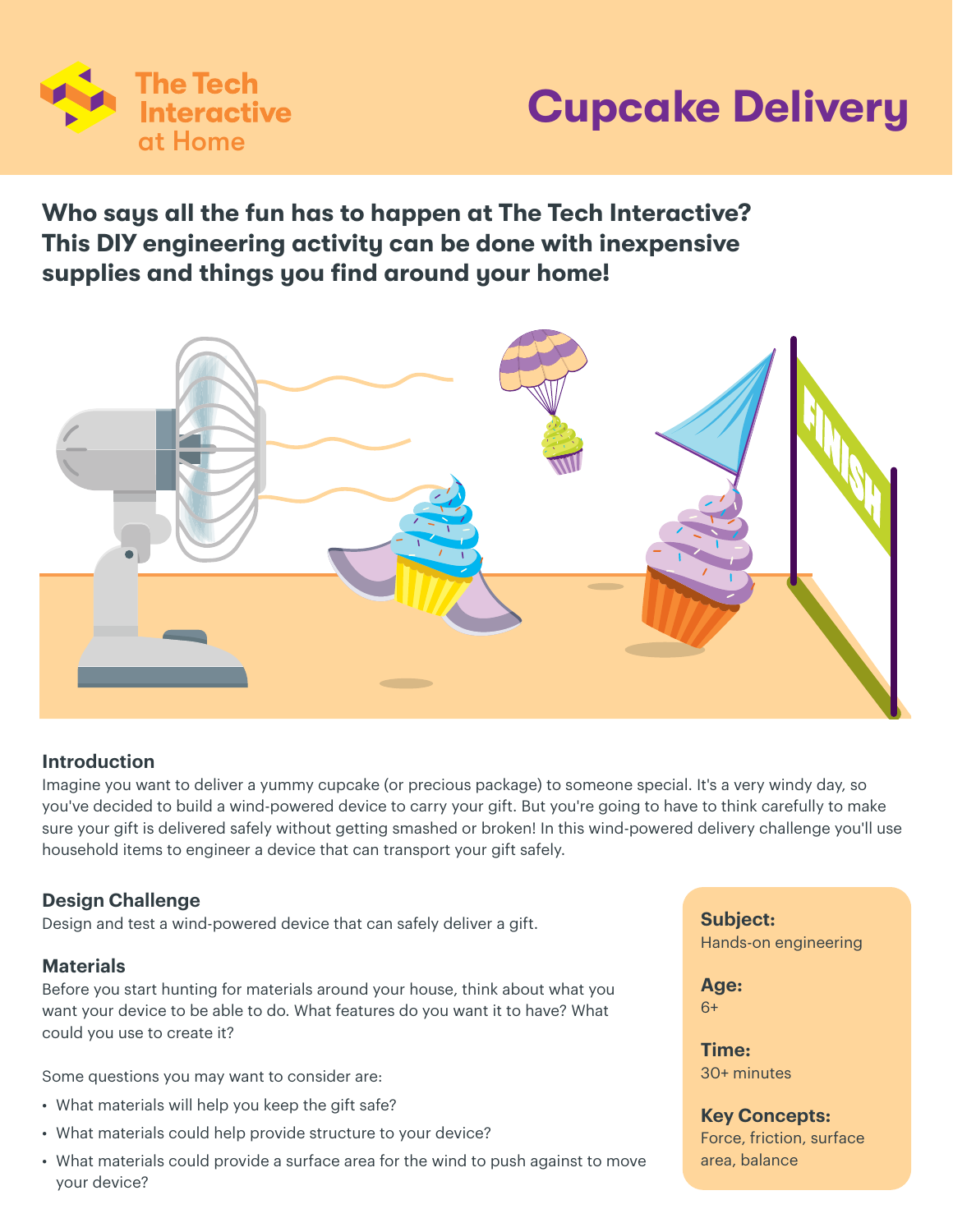#### **Things you can use**

Find several items from each category. Don't limit yourself to the items on this list. Use whatever you have on hand. Be creative!

| <b>Wind catchers</b>                                                                                | <b>Structural pieces</b>                                          | <b>Round items</b>                                                                                                    |
|-----------------------------------------------------------------------------------------------------|-------------------------------------------------------------------|-----------------------------------------------------------------------------------------------------------------------|
| • Fabric<br>• Recycled paper or<br>cardstock<br>• Cardboard scraps<br>• Foam sheets<br><del>灬</del> | • Straws<br>• Craft sticks<br>• Chopsticks<br>• Bamboo<br>skewers | • Cardboard tubes<br>$\cdot$ CDs<br>• Bottle caps<br>• Plastic lids<br>• Paper plates                                 |
| <b>Bases</b>                                                                                        | <b>Fasteners</b>                                                  | <b>Other</b>                                                                                                          |
| • Fruit baskets<br>• Paper cups<br>,,,,,,,,,,,<br>• To-go food containers                           | • Twist ties<br>• String<br>• Rubber bands<br>• Hair ties         | • Scissors<br>• Hole punch<br>• Fan or hair dryer<br>· Gift (e.g. small<br>plushie or toy, cork,<br>game piece, etc.) |
| Tip: Try building without tape or glue so you can change your designs faster and reuse materials.   |                                                                   |                                                                                                                       |

#### **Instructions**



#### **Story or scenario**

Thinking about the story can help you explore whimsical design ideas, build empathy, and focus your building goals. In Cupcake Delivery, you are sending a cupcake or something similarly delicate across town to a friend.

- Imagine you could build the ultimate gift delivery vehicle. How would you make it look fun and exciting?
- How do you want the person getting the gift to feel when they receive the gift?
	- − How would you feel if you received a gift that was damaged?
	- − How will your design keep the gift safe and secure during its travels?



- 1. Once you've gathered your materials and set up your testing area, it's time to build! Let your imagination run wild. Try out as many different designs as you can think of.
- 2. As you start creating your vehicle, you may want to ask yourself:
	- What kind of devices use wind for power?
	- What parts are important to those devices? How do they use wind to move?
- 3. Think about a time you might have had food or something fragile delivered to you. How were the items packaged so they didn't spill or break?

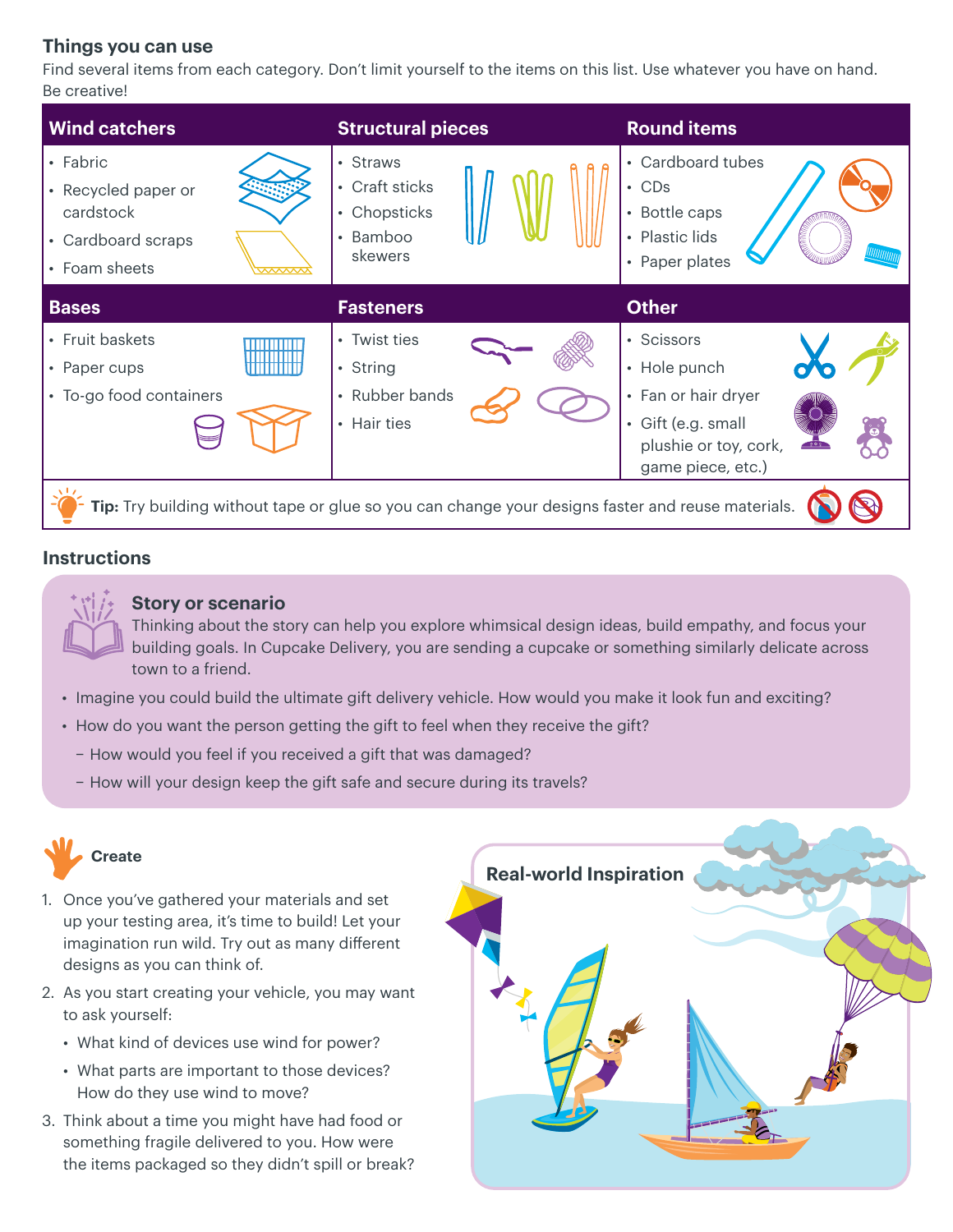

- 1. Find a spot that has a smooth surface and measure out the desired length of your testing area.
	- We recommend a length of 6-8 ft (1.83-2.44 m) long this could be a table, your driveway, or even a piece of cardboard.
- 2. Place a fan on one end of your track and a finish line at the other.
	- If you do not have a standing fan, try using a hair dryer on the cool setting for your wind power. You could even try waving a piece of cardboard or a file folder.

## **Test**

- 1. As you test your device, make observations on its performance. Some questions you could ask yourself include:
	- Why do you think your design is ...
		- − tilting?
		- − falling forward?
		- − getting stuck?
		- − not moving?
	- What do you think would happen if you adjusted the surface area, angle, or sides of your design?
	- What happened to your gift during the ride? Would someone be excited to get it?
- 2. Is your device having trouble moving forward? If so, there may be too much friction, the force that slows the movement between the bottom of your device and the surface of the track.
	- Try adjusting the friction by adding a new material where the device makes contact with the track. Test different materials to see which ones move more smoothly along the track.
- 3. Don't worry if your first attempts don't work as you imagined! Use your observations to think of possible improvements to your design.
	- Does your device lean to one side?
	- Could it be adjusted to capture more wind?

#### **Explore More**

- **• Adjust the Speed:** Without changing the setting on the fan, how might you make your device travel faster? Slower?
- **• Rocky Road:** Test your vehicle across different terrains like hardwood, carpet, or tile. What changes would you need to make to your design in order for it to travel across different surfaces?
- **• Challenge Cards:** Successfully completed the challenge and ready for more? Try designing with a new criteria from one of our **[challenge cards](#page-3-0)**.

**Share Your Results!** Keep us posted about your design challenges on social media with **#TheTechatHome.**



**Tip:** Wheels can be surprisingly challenging when designing windpowered vehicles! You might try building a vehicle that slides rather than rolls. Experiment with friction between the vehicle and the surface with friction between the<br>vehicle and the surface<br>on which it is traveling in order to adjust the ride.



If you'd like to try building a design with wheels, try creating an axle by connecting two round items to a long structural item at either end. The axle will need to be attached in a way so that it rotates freely, allowing the wheels to turn.  $\frac{1}{2}$